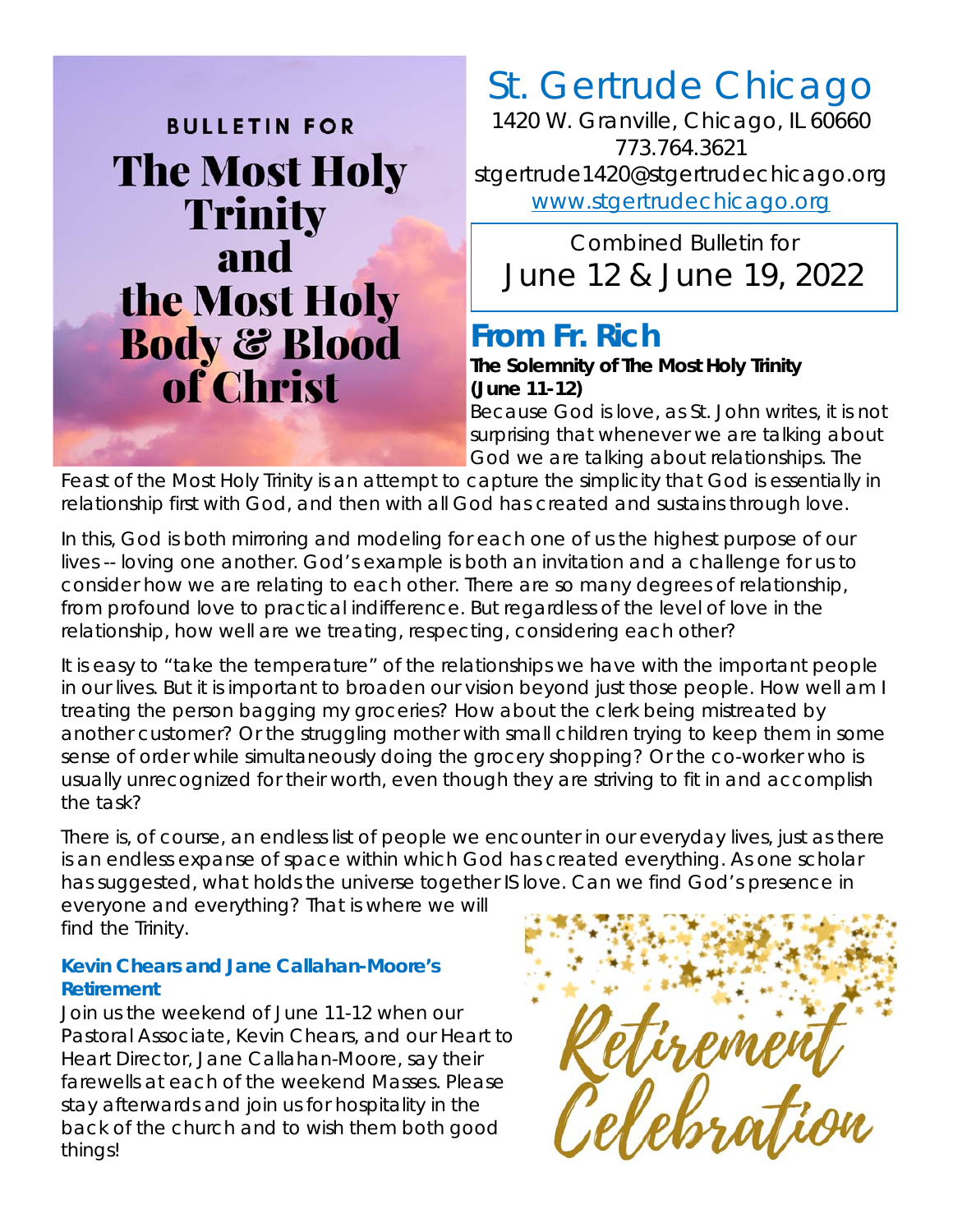# **From Fr. Rich** *(cont.)*

#### **The Solemnity of the Most Holy Body & Blood of Christ (Corpus Christi) (June 18-19)**

In the history of the Christian Churches, second perhaps only to our understanding of the role of the Holy Father as a flashpoint of difference among the churches, is the understanding of the Eucharist. For Catholics, our tradition is insistent that when we celebrate the Eucharist, the Mass, we believe that the bread and wine we offer, representing ourselves, truly becomes the Body and Blood of Christ. Which is to say the bread and wine are changed. But of far greater importance is that we are changed. We become the Body and Blood of Christ.



Many other Christian denominations respect and revere the Eucharist, but also believe it is only the significance that changes, not the actual elements. My own personal bias is that for the other, non -Catholic Christians, this is a loss for them and their self-understanding.

"The Word becoming flesh," when the Son of God was born as a fully human being, is a definitive statement not only on who Jesus was and is, but who we are! As St. Paul has stated unequivocally, we ARE the body and the blood of Christ! God did not just send His Son to resemble our humanity, Jesus, God's Son, BECAME a human being in order that we might become sisters and brothers of the Lord and through that connection, we become one with the Divinity.

If you are old enough, you may well remember the processions that often occurred on this Feast Day, as well as on the days of the 40 Hours Devotions every parish celebrated. In either of those cases, we process with a monstrance displaying the transubstantiated host. In a true sense, we have become the very thing we are adoring. Such is the gift of God and His Son, Jesus Christ. When we celebrate the Eucharist, when we receive Communion, we become the Body and Blood of Christ. This has led a number of saints to remind us that we are now Christ's hands and his eyes and his feet and his ears. For if we are not, then Christ is not present.

This week, take a few minutes to consider how you are Christ in the world today.

Summer  $BUIIFIN$ SCH  $DUIF$  $\vdash$ 

**Summer Bulletin Schedule:** With this newsletter, we begin an every other week bulletin schedule until August. The scheduled newsletter/bulletin is as follows: June 11-12, June 25-26, July 9-10, and July 23-24. We will resume our weekly bulletin schedule on August 6-7.

If you are submitting anything for the bulletin, please keep this schedule handy. Information for the bulletin must be submitted to stgertbulletin@yahoo.com by the Friday that is ten days before the bulletin will be published. Information for the August 6-7 bulletin is due by July 22.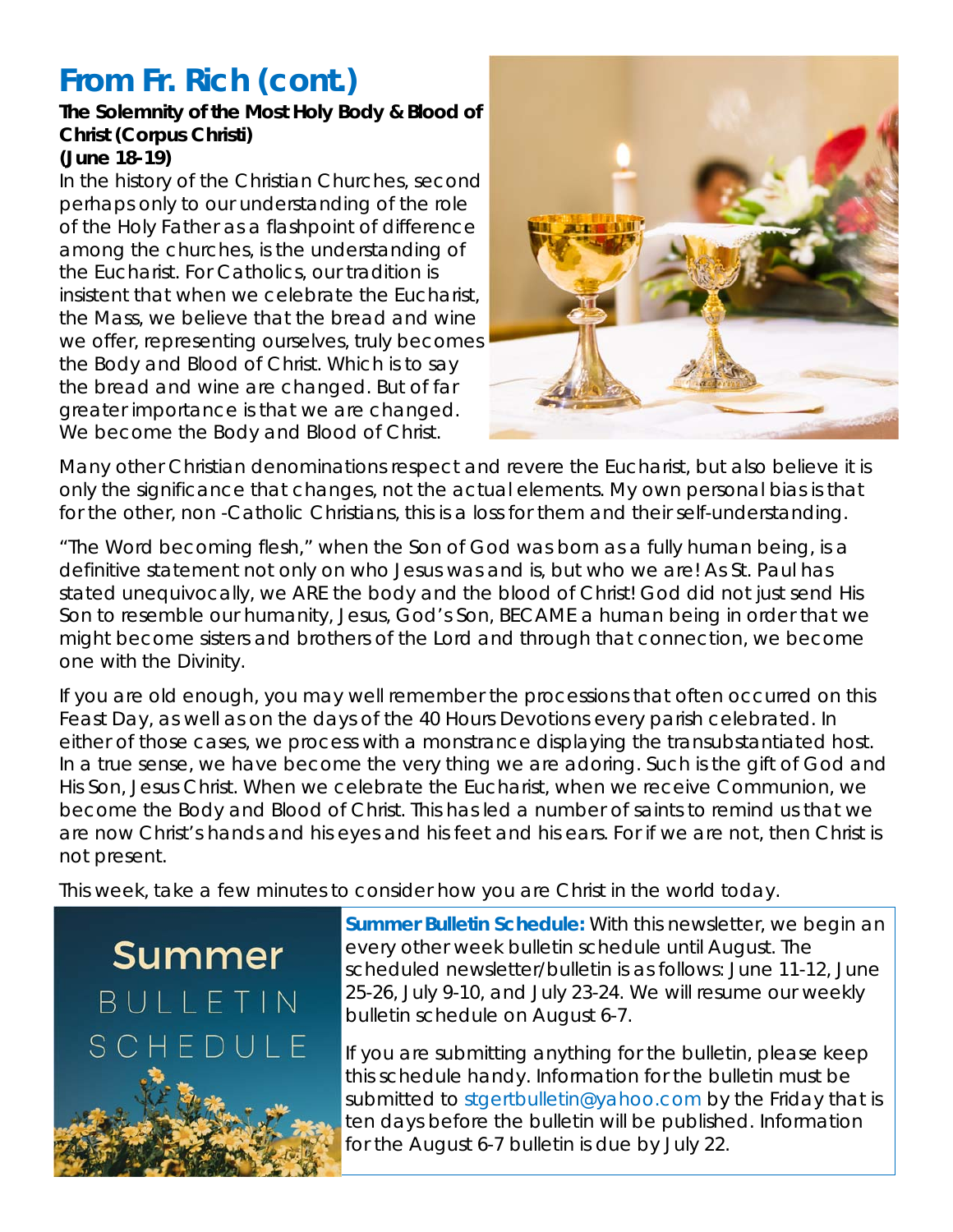**JUNETEENTH ECUMENICAL SERVICE WITH EDGEWATER COMMUNITY RELIGIOUS ASSOCIATION** 



Join us as the Edgewater community celebrates Juneteenth together. **Juneteenth is the oldest nationally** celebrated commemoration of the ending of slavery in the United States. Light refreshments will follow. All welcome!

# **Juneteenth ECRA Event**

Juneteenth is a federal holiday in the United States commemorating the emancipation of enslaved African-Americans and is also often observed for celebrating African-American culture.

Originating in Galveston, Texas, it has been celebrated annually on June 19 in various parts of the United States since 1865.

This year it falls on a Sunday. Everyone is invited to the Juneteenth Ecumenical Service with the Edgewater Community Religious Association (ECRA) at 3:00 pm at Emanuel Synagogue at 5959 N Sheridan Rd. Light refreshments will follow.



#### **Last Gym Mass Before Summer Break**

Please note, Sunday, June 19 is the last Gym Mass the summer break.

Gym Masses will resume in the fall!



#### **Father's Day is June 19th**

Please note, Sunday, June 19 is Father's Day. We congratulate all our fathers, grandfathers, step-fathers and all the men who have been great examples to us in our lives. May God continue to bless each of them with grace, mercy, and love.

**Care for Our Common Home: Bee Alert:** Now that the weather is getting warmer, it's time to remember our small, flying friends - the bees! Bees are integral to our ecosystem and help us care for our common home. Visit https://thebeeconservancy.org/10-ways-to-save-thebees/ for a few ways to take action to help protect bees.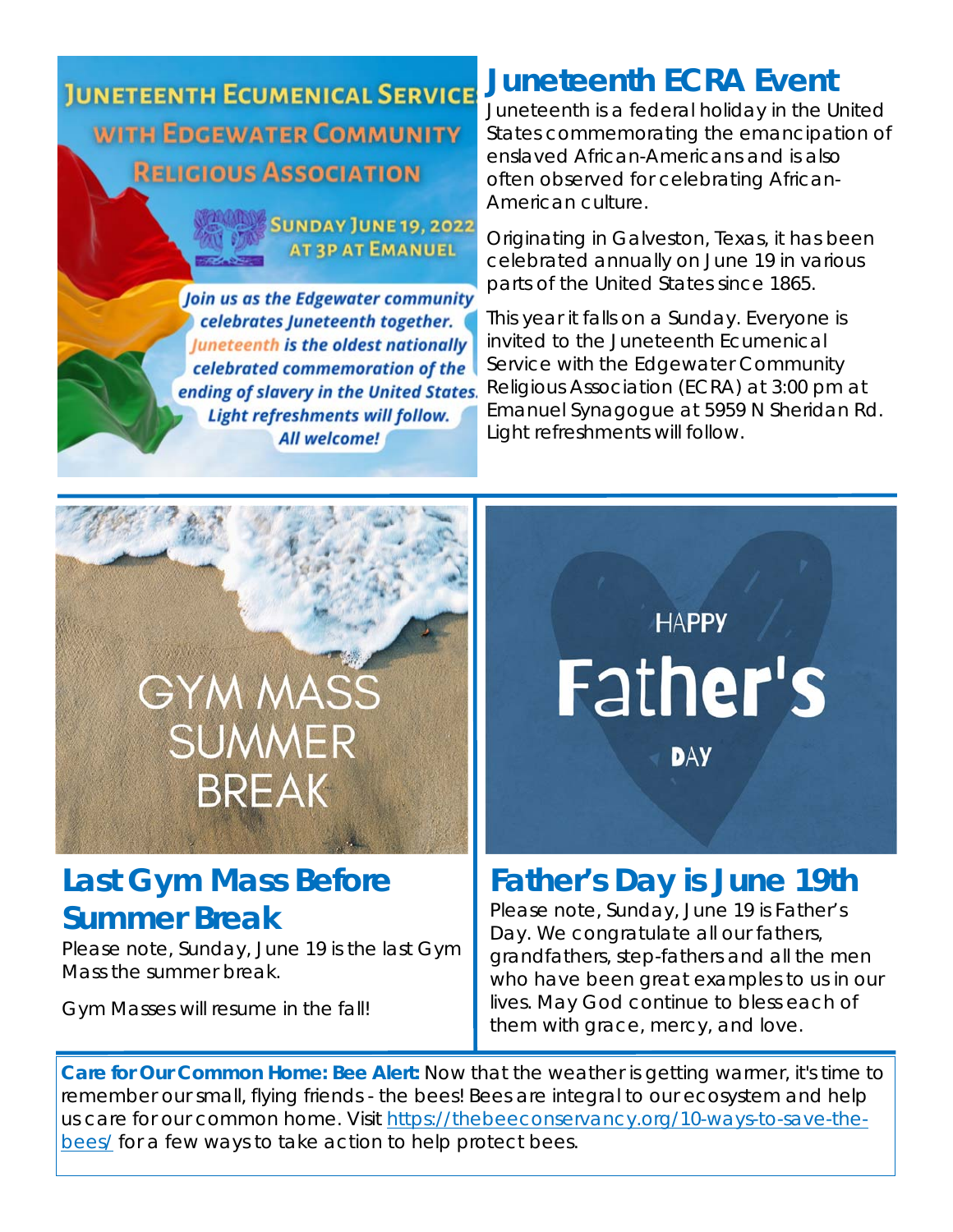# **Ministry Appreciation Weekend - All Volunteers to be Honored June 25-26**

Every week, dozens and dozens of parishioners volunteer their time and talent as ministers and volunteers here at St. Gertrude.

These are the ministers we see in church -- Lectors, Ministers of Communion, and Ushers. There are the Ministers of Care visiting the sick and homebound and there are couples involved in providing the Pre-Cana and FOCCUS (premarital inventory) segments of marriage preparation.

There are members of the RCIA Team preparing new members for reception into the church. There are parishioners who every week pray for those in need for a variety of reasons. There are the volunteers who count the weekend Offertory collections.

# **ST. GERTRUDE CHICAGO RECOGNITION & APPRECIATION WEEKEND**

Saturday, June 25 & Sunday, June 26

Please join us on Saturday, June 25 and Sunday, June 26, when we will recognize all those doing ministry in our parish with a special blessing during Masses and hospitality afterwards in the back of church.

There are the catechists who share their faith with the students in Religious Education. There are the volunteers who help with the Youth Group. There are members of the Refugee Committee helping families who had to flee their own homeland settle into their new lives in Chicago.

There are parishioners who serve in leadership roles in the Parish Pastoral Council and Parish Finance Committee. There are the volunteers who set up and take down for the Gym Mass. There are cantors and choir members and instrumentalists helping provide music in our liturgies. There are book and poetry groups and Blood Drive volunteers.

I have undoubtedly forgotten some -- so please forgive me! But we want to acknowledge and thank all of our wonderful ministers and volunteers for their great service to the parish.

At the Masses on the weekend of June 25-26, we will have a special blessing of gratitude at the end of Mass and will share hospitality afterwards in the back of church. Please join us!

*~ Fr. Rich* 

**Office Hours Change:** The Rectory office will temporarily close at 4:30 pm on weekdays. Weekend office hours may be limited. We apologize for the inconvenience.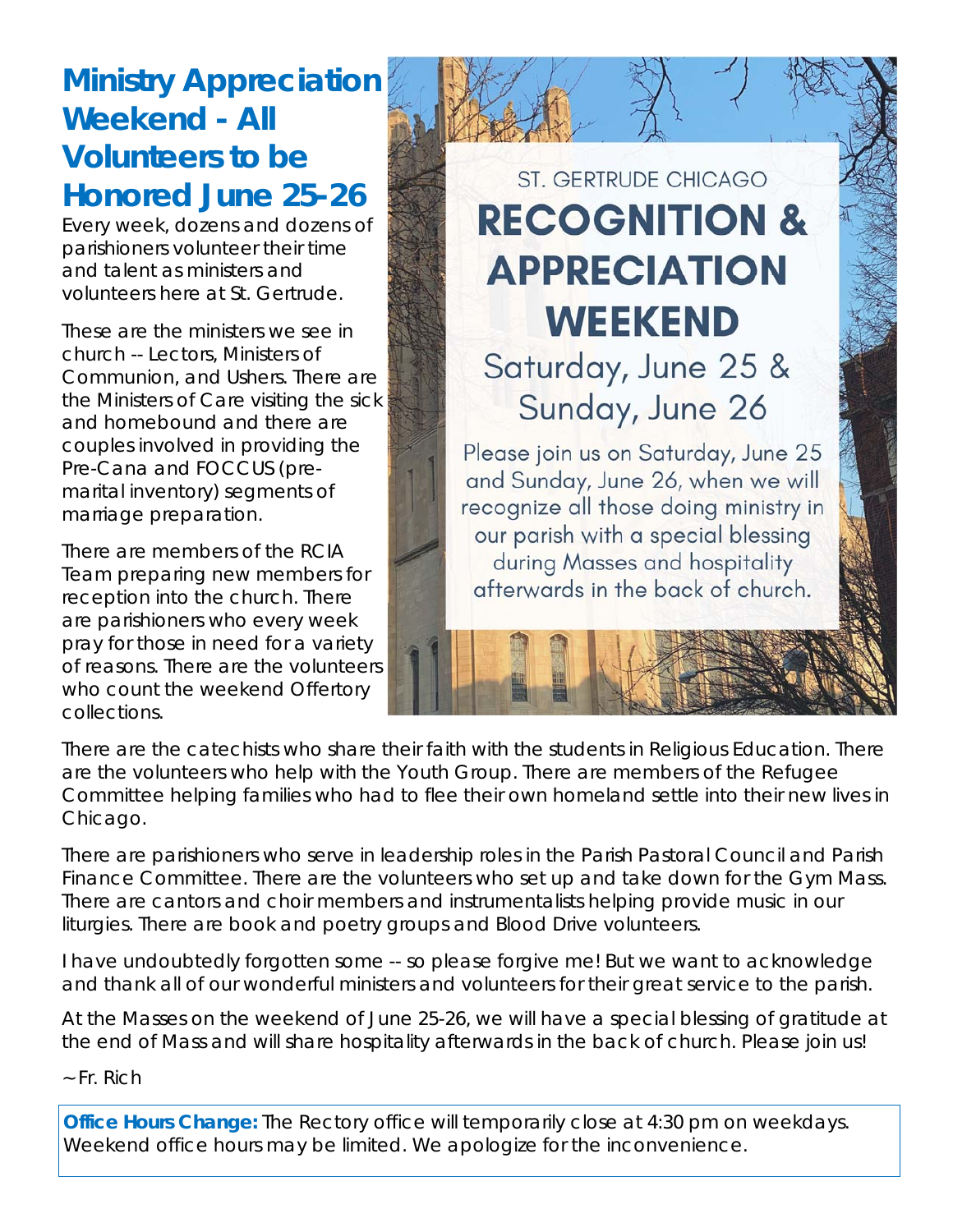### **Priests' Health and Retirement Second Collection June 11- 12**

The Priests' Health and Retirement/PRMAA annual second collection will be June 11 and 12. This collection benefits the healthcare, wellness, and retirement for the priests of the Archdiocese of Chicago.

Your generosity to this special collection directly impacts the 450 active and 254 retired archdiocesan priests who we

# **Our Promise to Our Priests**

**Our annual collection benefitting** HEALTHCARE, WELLNESS AND RETIREMENT for the priests of the Archdiocese of Chicago.

Please give today at **prmaa.org**. Thank you for your generosity!



Priests' Health and Retirement/PRMAA 1400 South Wolf Road | Building 3, Floor 2 | Hillside, IL 60162 | 708.449.8026 | prmaa.org

have come to rely on throughout our lives. These men, who have dedicated themselves to ministry, play a significant role in our personal and spiritual lives, providing counsel and guidance as we deal with life's challenges. They serve our needs as Catholics from the moment we are baptized until we receive last rites before entering eternal life. And just as we have come to rely on the help of our priests, it is now our turn to show our gratitude and lend them some assistance with their needs.

As we're all aware, healthcare and retirement costs continue to rise, so there is an urgent need for your gifts to this fund. Your generosity will not only safeguard the health and wellbeing of our priests, but also support their ability to continue meaningful work in our parish and in the community.

In addition to the special collection envelopes that you will find in your pews today, you may also take a photo/scan of the QR code on the posters near the exit as you leave church or on the ads in the Chicago Catholic. In addition, gifts may also be made through your will as part of your estate plans.

Thank you for your support of the priests of the Archdiocese of Chicago. May God bless you.

# **Tax Credit Scholarship Program**

Looking for a way to decrease your Illinois state income tax liability? What if you could decrease what you owe to the state and potentially increase your state tax refund, while also helping fund scholarships for low-income students to attend the Catholic school of their choice?

More than 30 children are on the waitlist for Northside Catholic Academy. Help fund a child's future and donate to the Archdiocese Tax Credit Scholarship Program.

Every contribution to the Tax Credit Scholarship Program is eligible for a 75 percent credit on state income taxes. Help a child attend NCA today. Learn more at archchicago.org/tcs.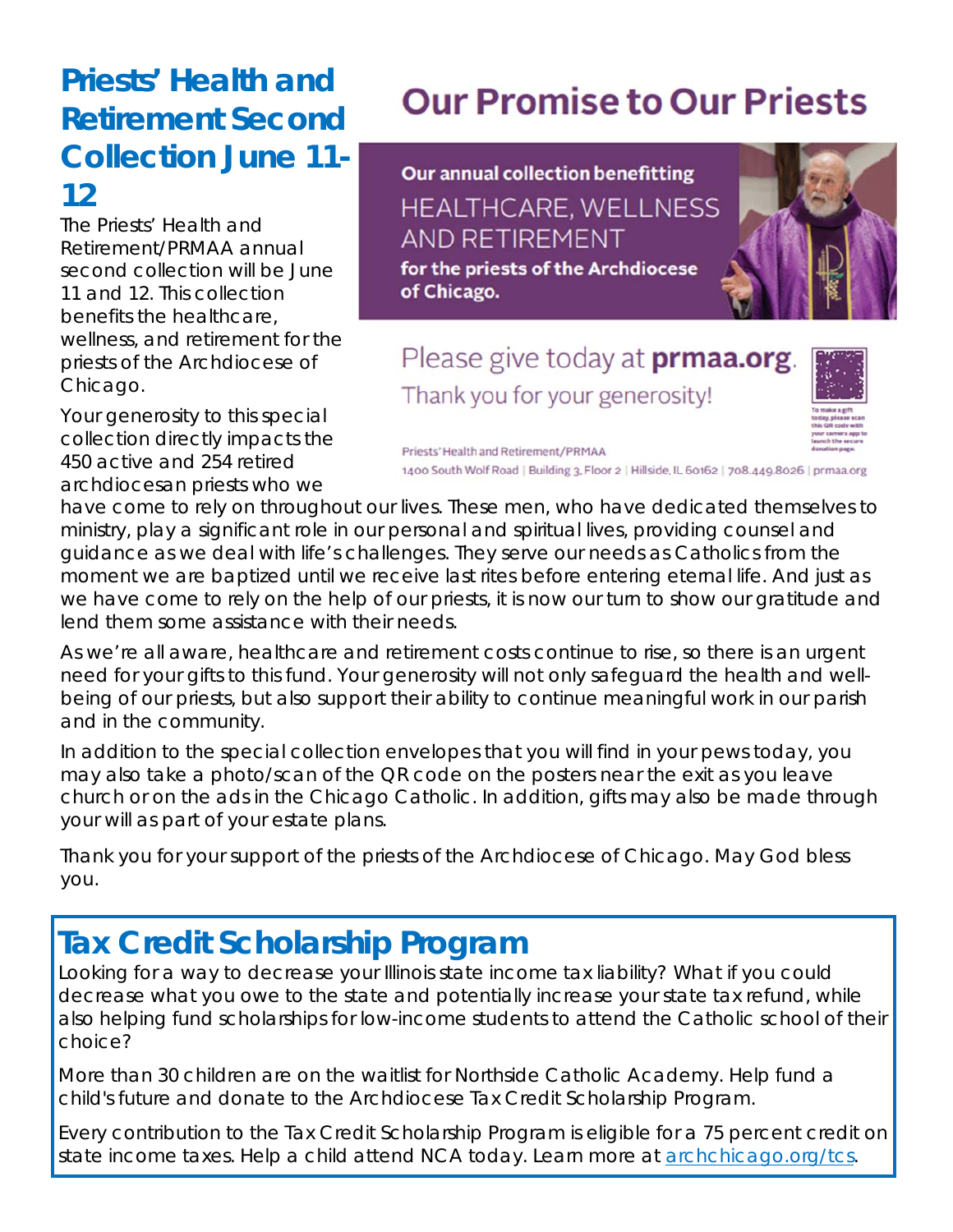### **Growing in Faith**

Religious faith is filled with mystery. I can pray and meditate about God and how everything fits together, but, often, I have to stand before mystery and just accept it.

This weekend's first reading is from the Book of Proverbs. It's a beautiful poem in which, in the original Hebrew, the wisdom of God is personified as a woman. Wisdom joyously talks about being with God at Creation: "I was his delight day by day, playing before him all the while, playing on the surface of his earth."



In reading this, I can think of Wisdom as a fe-

male aspect of God and celebrate this, just as I celebrate the female aspects of my own personality.

Later Christian writers have identified Wisdom with logos, the Word of God — with Jesus. For example, the start of the Gospel of John: "In the beginning was the Word, and the Word was with God, and the Word was God."

The feminine Wisdom and the masculine Word — does that have any meaning to my daily life? This weekend is a celebration of the Trinity. Does the Trinity have any meaning to my daily life?

These conundrums may seem esoteric, but they are reminders that life is filled with mystery. Much that I experience is beyond my control, and much is beyond my understanding.

But I do understand that I can choose to do good. Or not. It's in my control. I can see others and listen to them and be open to them with loving arms. Or not.

Amid all the mystery of life and faith, I have the power to do good.

*~ Patrick T. Reardon* 



# **St. Gertrude Garden Planted!**

Thank you to NCA students Zoe Asnis, Carter Dant, Molly Dunne, and Evelyn Voukides who helped plant veggies and herbs on Saturday, June 4! We truly appreciate their hard work.

If you wish to pitch in with weeding and watering the garden throughout the summer, please reach out to Mary Clare Barker at mcbarker@stgertrudechicago.org.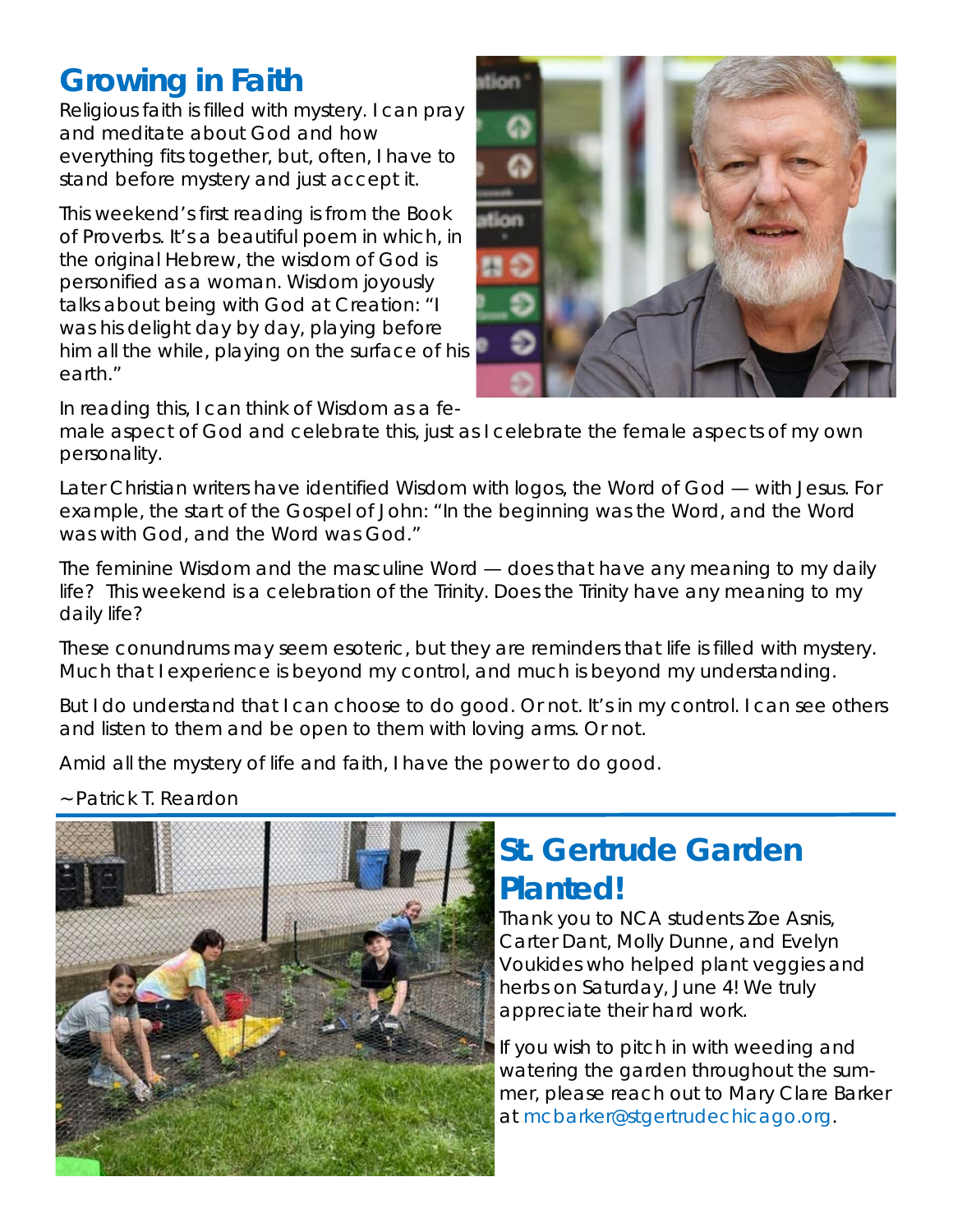

## **Parish Pastoral Council (PPC) Meets June 23**

The PPC is a unique, collaborative body made up of faith-filled men and women who try to lead the parish into becoming what a community of baptized people is supposed to be. They work with the pastor in determining the matters that affect the life of the faith community.

Members include Michelle Nickerson, Bob Backis, Jen Reyes, Fr. Rich, Ellen Buttitta, Denise Goodman, Timothy Lacy, Tim Love, Meghan Toomey, and Sean Williams.

All meetings are OPEN to parishioners. Our next meeting is on Thursday, June 23 at 7:00 pm in the Ministry Center. Please join us.

If you would like to discuss anything with the PPC, please email us at stgertrudeparishcouncil@gmail.com.

### **Amate House Accepting Applications**

Amate House is a year-long social justice leadership development program for college-educated adults between the ages of 21-29.

Based on their professional interests, Amate House matches young adult leaders with full time volunteer

HOUSE

positions in non-profit organizations, schools, and ministries in Chicago's most underresourced communities. These young people live together in an Amate House residence and receive faith formation based on Catholic Social Teaching and intensive leadership development programming.

Applications for the program year beginning in July are being accepted now. For more information, please contact Amate House at volunteer@amatehouse.org or visit https:// amatehouse.org.

**Help for Ukraine:** If you would like to donate to help the Ukrainian people, please consider making a contribution to Catholic Relief Services for emergency aid to the people in Ukraine at https://support.crs.org/donate/donate-ukraine.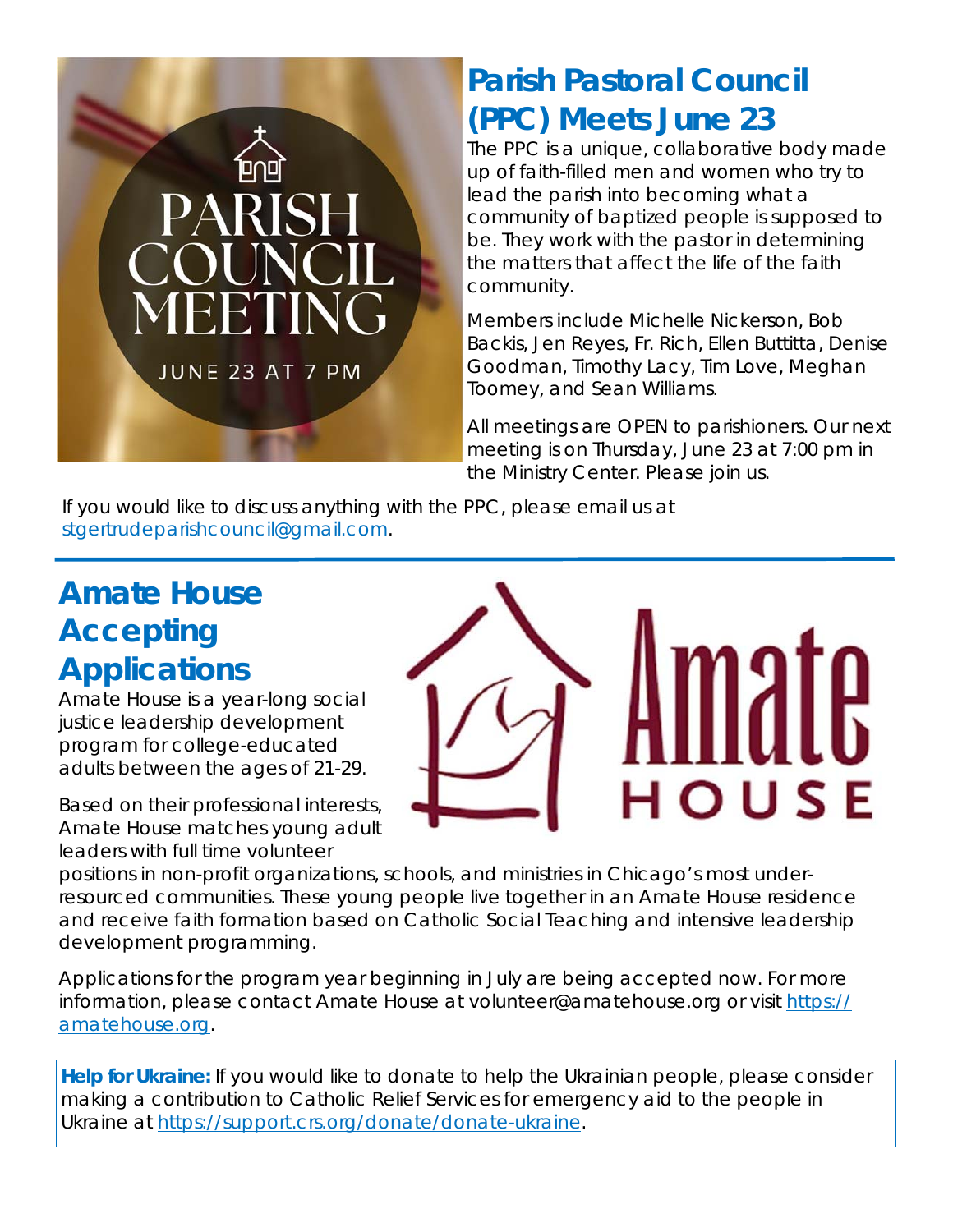### **Peace and Justice Ministry: Thank You to Social Justice Weekend Participants/Fireside Chats Planned**

Thank you to members of the Ignatian Spirituality Project, Midwest Workers Association, United Power for Action and Justice, Kolbe House, and St. Gertrude's Refugee and Immigrant Ministry who shared opportunities to put our faith in action at our Social Justice Information weekend, held June 4 and 5! We appreciate their time and information.

#### **Upcoming Events: Fireside Chats**

The Peace and Justice Ministry will host



monthly informal discussions held around a fire pit this summer, addressing topics that we all struggle with or can be awkward conversations to have. Much like FDR used fireside chats to address the fears and concerns of the American people and to give hope, we hope these casual gatherings open doors for civil discussions, share ideas about how we can take action, and be a source of hope during these very difficult times.

Topics to be discussed around the fire pit include gun regulations, racism, and the Seamless Garment theory. The first one will be Monday, July 18 at 7:00 pm in the Rectory side yard.

We will post some questions in advance so that there is some time to reflect on topics before the fire pit gatherings.



#### **Catechists Needed to Teach Religious Education**

We are looking for catechists to teach in our parish's Religious Ed program this Fall! Catechists are usually not professional teachers, just willing parents and parishioners who enjoy kids and want to help them grow in a personal relationship with God, participate in the sacraments, and develop a mature conscience, and integrate faith in all areas of their lives.

Please consider offering your time and talents to help our young people learn about and grow in their faith. If you have any questions, please reach out to Eloy Escamilla, Pastoral Associate, Religious

Education and Youth Ministry, at eescamilla@stgertrudechicago.org or call 773.764.3621.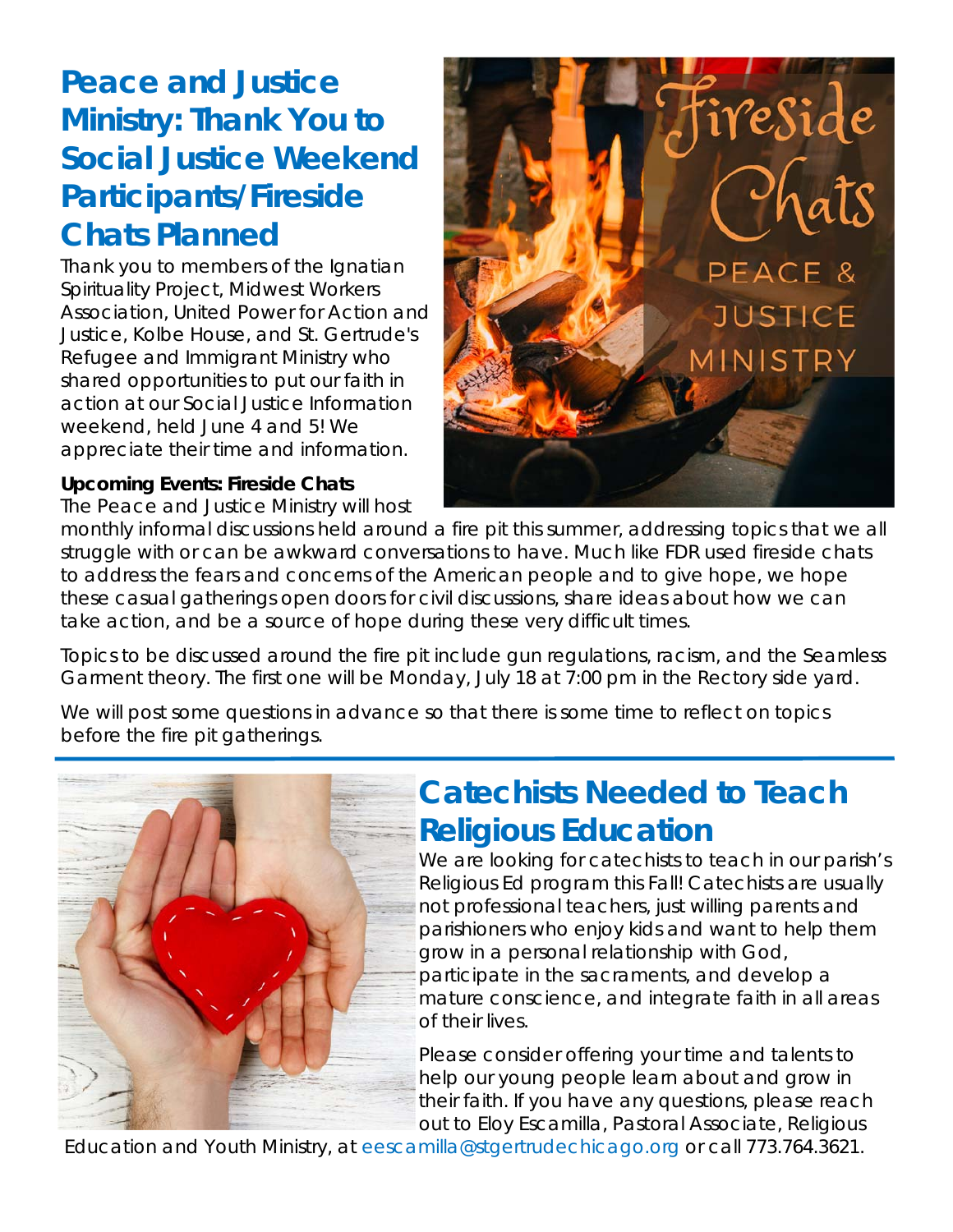

### **Save the Date! Youth Group Cookout Planned for Summer**

Join the St. Gertrude Youth Group for food, friends, fun, and faith! Teens in 7th grade and older are invited to the parish youth group cookout, planned for Sunday, July 10 after the 10:30 am Mass in the back of the Rectory.

Additional youth group gatherings have been planned for August 20, September 11, October 15, November 6, and December 10.

For more information, contact Eloy Escamilla at eescamilla@stgertrudechicago.org.

### **Cantors, Musicians, Ministers of the Word, and Eucharistic Ministers for June 11-12 and June 18-19**

#### **Ministers of the Word:**

 Saturday, June 11 at 5:00 pm - Patrick Reardon

THE BACK OF THE RECTORY

- Sunday, June 12 at 8:00 am David Sullivan
- Sunday, June 12 at 10:30 am Bob Backis
- Sunday, June 12 Gym Mass TBA
- Saturday, June 18 at 5:00 pm Susan McKean
- Sunday, June 19 at 8:00 am Jennifer Kiedaisch
- Sunday, June 19 at 10:30 am Rose Karasti
- Sunday, June 19 Gym Mass TBA

#### **Eucharistic Ministers:**

- Saturday, June 11 at 5:00 pm Kathy Wall
- Sunday, June 12 at 8:00 am Marty **McDermott**
- Sunday, June 12 at 10:30 am Troy McMillan, Steve Monti, Rafael Melendez
- Sunday, June 12 10:30 am Gym Mass TBA
- Saturday, June 18 at 5:00 pm Tim **Harrington**
- Sunday, June 19 at 8:00 am Hallie Burhoe
- Sunday, June 19 at 10:30 am Rafael Melendez, Carlos Barragan, Steve Monti
- Sunday, June 19 Gym Mass -TBA

#### **Cantors and Musicians:**

- Saturday, June 11 at 5:00 pm Carol Ann Munro
- Sunday, June 12 at 8:00 am Mary Clare Barker
- Sunday, June 12 at 10:30 am Rob Schroeder; Denise Goodman-clarinet, Jim Szmurloviolin
- Sunday, June 12 Gym Mass TBA
- Saturday, June 18 at 5:00 pm TBA
- Sunday, June 19 at 8:00 am Carol Ann Munro
- Sunday, June 19 at 10:30 am Kate Hibbs Davis; Dana Sullivan-flute, Amir Ghazalehtrombone
- Sunday, June 19 Gym Mass TBA